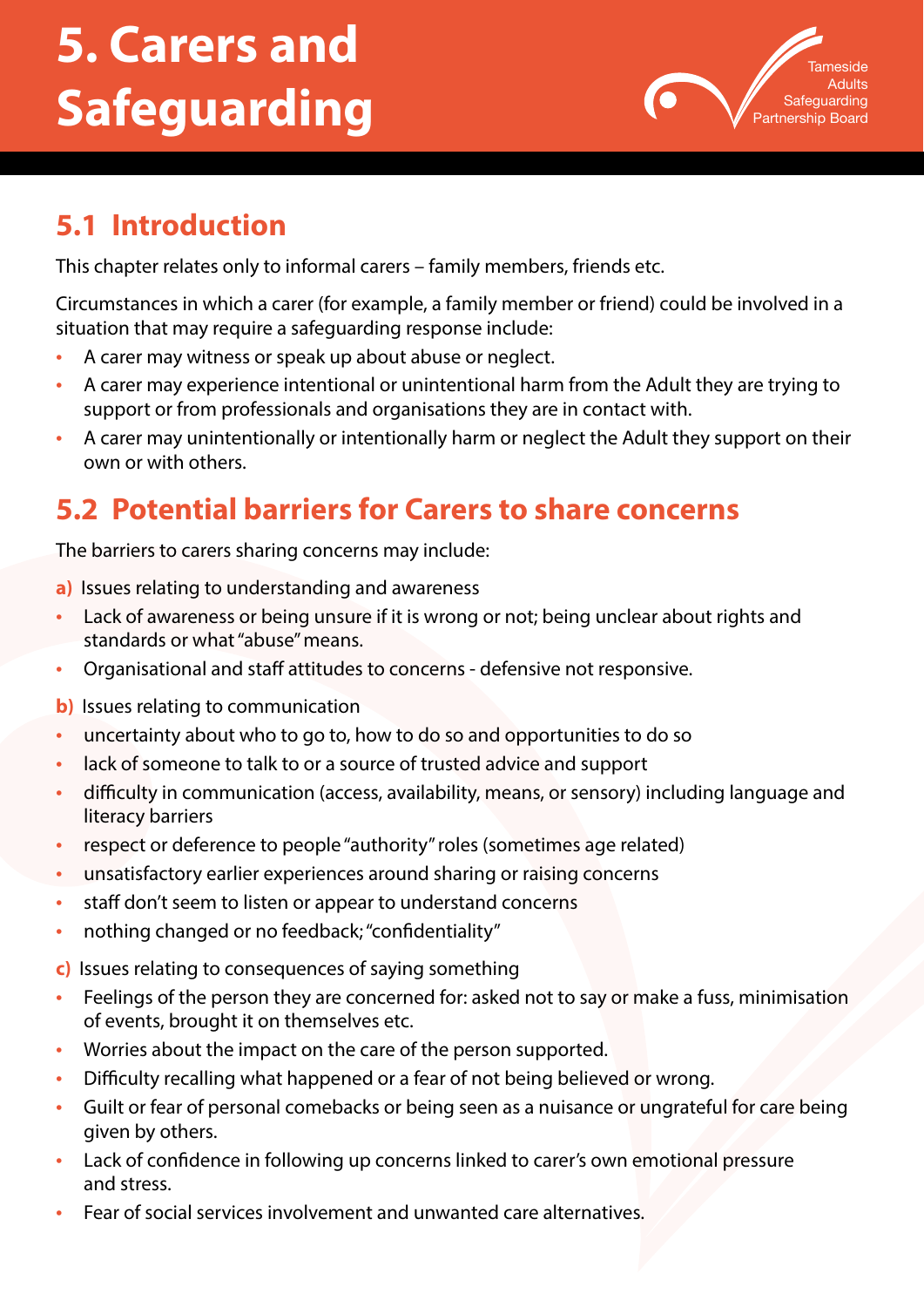Carers can help us to understand what is going on and about the risks faced by the person they support and know well. Carers are often well placed to spot distress and to offer support during a safeguarding investigation where this is appropriate. Their knowledge as "expert partners" and often as "advocates" for the person they support can be helpful in scoping and managing risks in a proportionate, enabling and sustainable way. Where carers are not involved or treated as partners who are listened to, the chances of unrecognised or unreported risks of abuse and neglect may well increase. We should always listen carefully to what a carer has to say and to retain an open mind about this.

Staff, volunteers, communities along with carers all have an important role in speaking up for people who may be vulnerable, more at risk of harm and less able to protect themselves.

Getting this message across is one of the keys to prevention, recognition, reporting and responding to neglect and abuse; in enabling people to feel supported and to maintain a sense of choice and control over their situation.

# **5.3 Carers at Risk of Harm**

The risk of deterioration in carers' health and well-being as a consequence of their caring responsibilities is well documented. For some this is seen as something that comes with the territory: the price of caring. There is a point, however, where the behaviour of the person supported, intentionally or not, can fall into the category of abuse. Recognition, reporting and responding to carers at risk of harm in these circumstances may not be easy. The situation may be complicated by carer denial, or guilt, or by a sense of shame in asking for help, or by the existence of some areas the carer may not be confident about.

Risk of abuse increases where the carer is isolated and not getting any practical and/or emotional support from their family, friends, professionals or paid care givers.

Such risk factors tend to be greater where the carer lives with a person with dementia or is a partner or close relative. Timely and careful assessment is critical in such circumstances, and the focus of local safeguarding work invariably embraces potential needs for support on both parts. This may include exploration of capacity for change in order to decrease the risk of further harm. Even where support is available some carers may still feel unsupported and unrecognised. Information and advocacy support may help.

Dementia is a progressive disease and care givers are often faced with escalating demands. These may include emotional, social, physical and financial burdens and having to cope with behavioural and personality changes that are of concern. Carers can become "hidden victims" of abuse. There is some evidence that carers of people with dementia are more at risk of experiencing depressive symptoms. These can be overlooked or go undiagnosed and untreated.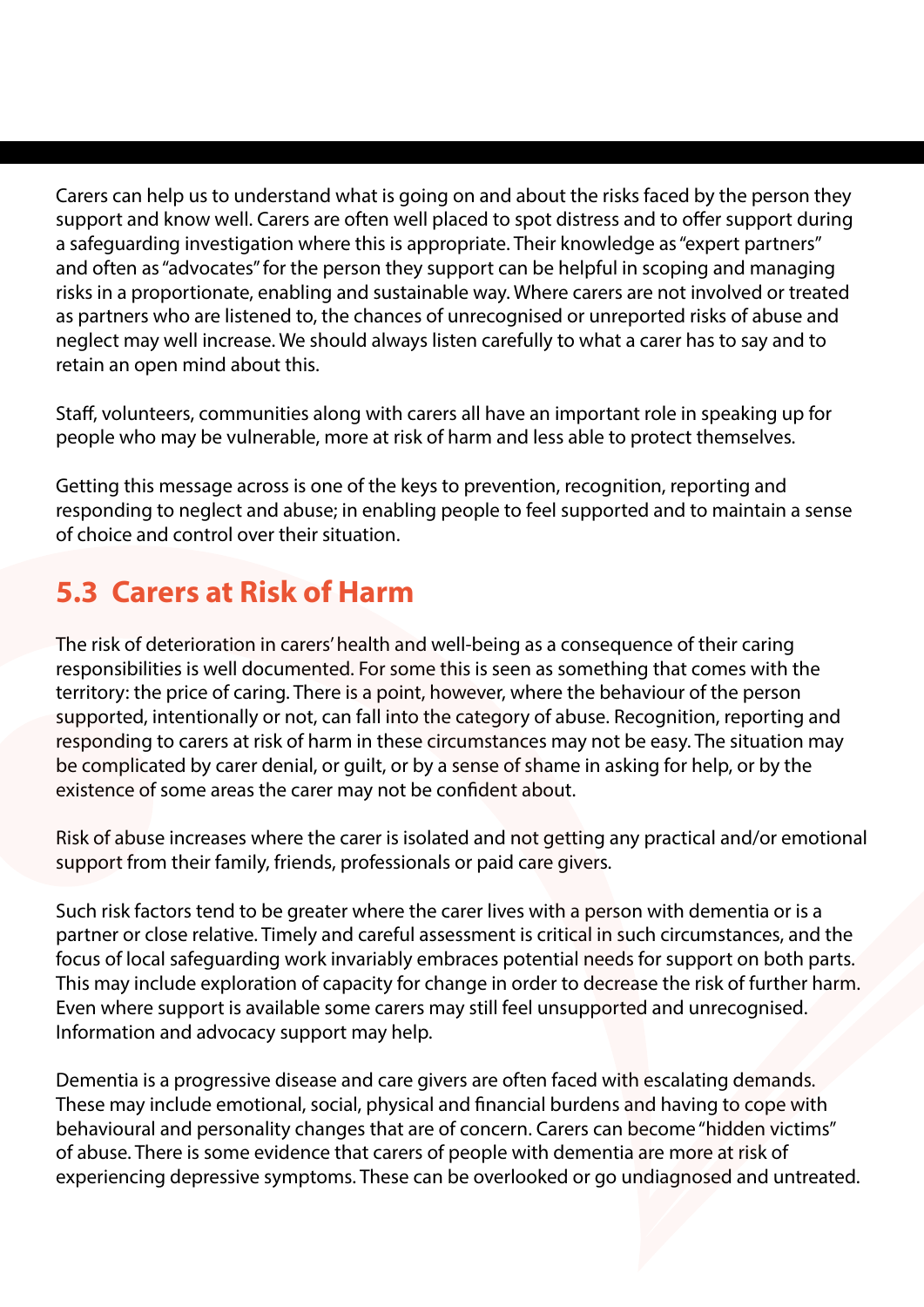There may be risks of financial abuse where carers who are trying to support a relative involved in serious substance misuse. Where carers feel powerless they may feel less able to report that they are experiencing abuse. The possible consequences for the supported person of sharing concerns about, for example, violence directed towards them or stealing, may also lead to silence.

#### **5.4 Carers Who Harm**

Some of the situations that place carers more at risk of harm also have within them factors that increase the risk of carers being involved in causing harm. This potential vicious circle is something that early intervention, information, sensitive assessment and skills in carer support and recognition can help to avoid.

Risks tend to be greater where the carer:

- has unmet or unrecognised needs of their own
- are themselves vulnerable
- has little insight or understanding of the Adult's condition or needs
- has unwillingly had to change his or her lifestyle
- are not receiving practical and/or emotional support from other family members
- are feeling emotionally and socially isolated, undervalued or stigmatised
- has other responsibilities such as family or work
- has no personal or private space or life outside the caring environment
- has frequently requested help but problems have not been solved
- are being abused by the Adult
- feels unappreciated by the Adult or exploited by relatives or services

The seven most commonly reported situations by GPs, where it is reasonable to consider the risk of elder abuse or neglect, were seen as including:

- Carers with problems of their own e.g. psychological, alcohol
- Older people with dementia who are left alone all day
- Older people in households where too much alcohol is drunk
- Carers who get very angry about the burden of caring
- Older people with dementia who are violent towards their carer
- Carers who are unable to meet properly the needs for daily care of the older person
- Older people living with an Adult with a severe personality disorder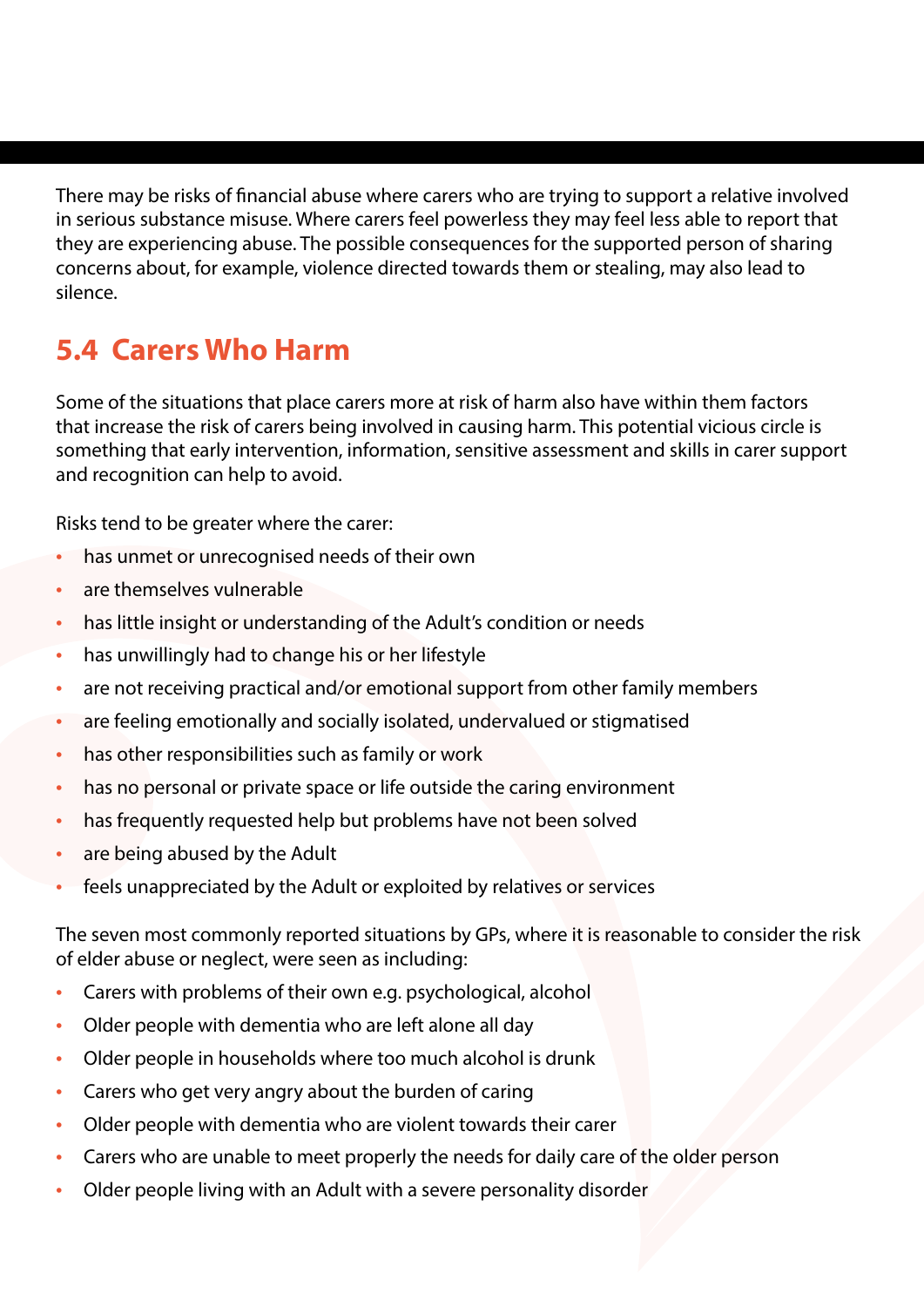# **5.5 Unintentional Harm**

Abuse or neglect does not have to be deliberate, malicious or planned. Sometimes events and actions may be clouded by stress and isolation brought on by caring. Often, carers will be trying their best and some may not have the information they need. Carers may not know what is or is not the right way to do things [e.g. moving and handling]. They may feel what they are doing is all-right if it keeps the person safe [e.g. restraint or no independent travel]. It may involve a reluctance to change or to listen to the case for change. The need for change may be seen as criticism or as a lack of real understanding about their situation. This may be a particular issue for some parent carers of adult "children" for whom they have given a lifetime commitment. Pressures on such carers can increase at times of service change and the emphasis on more independence, choice and control. The process of ageing will take its toll on both carer and cared for. This can lead to mutual caring, the extent of which may not be disclosed. It may also lead to inappropriate restrictions on choice and daily living.

In some cases both the carer and the supported person can be considered to be at risk of harm. The needs of the adult who is the alleged subject of abuse should be addressed separately from the needs of the person alleged to be causing them harm. The risk of further abuse must always be considered along with the extent to which the abuse or neglect flows from the needs of the person causing or at risk of causing significant harm.

There may also be situations where a previously dominant parent has become dependent and role reversal has taken place. Increasing dependence can be perceived as being "difficult". Role reversal may be resented or become a source of anxiety to the carer. The potential for adverse impacts on understanding, care and support suggest careful assessment.

#### **5.5 Intentional Harm**

Some actions by carers or their impacts may be unintentional and arise from lack of coping skills or unmet needs. Others may be intentional. The issue is always one of impact on the individual affected by the carer's actions or lack of action.

Outcomes should be person centred and not process driven. Careful assessment risk enablement; consistency and competence in safeguarding functions; and, in working with carers are all essential.

Families and carers make an invaluable contribution to society. Support of carers is seen as integral to the way agencies seek to work. We need to keep in mind, however, the potential of "the rule of optimism" to affect professional perceptions and recognition of risk of harm, abuse or neglect.